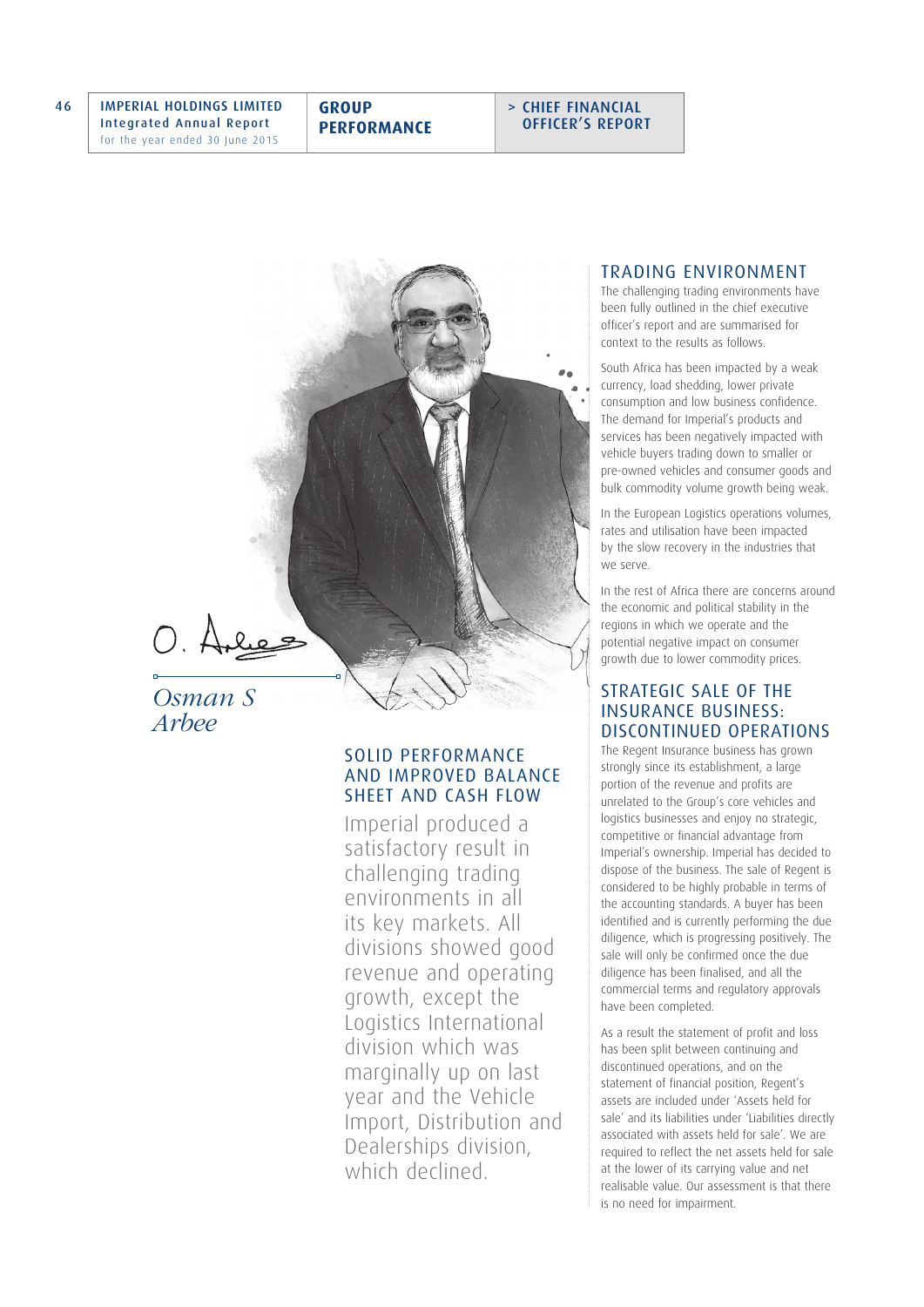



### RESULTS OVERVIEW

| Summarised profit and loss<br>for the year ended 30 June                              | <b>Total</b><br>2015 | <b>Continued</b><br>2015 | Dis-<br>continued<br>2015 | Restated<br>2014   | % change |
|---------------------------------------------------------------------------------------|----------------------|--------------------------|---------------------------|--------------------|----------|
| Revenue                                                                               | 110 487              | 107 453                  | 3 0 3 4                   | 103 567            | 7        |
| Operating profit                                                                      | 6 2 3 5              | 5 6 7 1                  | 564                       | 6 185              | 1        |
| Operating margin (%)<br>Net finance cost<br>Income from associates                    | 5,6<br>(1194)<br>32  | 5,3<br>(1194)<br>33      | 18,6<br>(1)               | 6,0<br>(926)<br>76 | 29       |
| Profit before tax<br>Income tax expense                                               | 4 5 9 9<br>(1 213)   | 4 0 4 4<br>(1035)        | 555<br>(178)              | 4 9 5 7<br>(1330)  | (7)      |
| Net profit for the year                                                               | 3 3 8 6              | 3 0 0 9                  | 377                       | 3 6 2 7            |          |
| Attributable to owners<br>of Imperial<br>Attributable to non-<br>controlling interest | 3 0 5 4<br>332       | 2 7 3 5<br>274           | 319<br>58                 | 3 2 7 2<br>355     |          |
| Effective tax rate                                                                    | 26,6%                |                          |                           | 27,2%              |          |

Restated: Vehicles on rental to car hire companies were reclassified out of Inventory into Vehicles for hire; no impact on operating profit.

Revenue growth of 7% to R110,5 billion was attributable mainly to the acquisitions of Pharmed, Imres and S&B Commercials during the year and Eco Health contributing for the full financial year. Revenue for continuing operations, excluding Regent, was R107,5 billion, up 7%.

The group's operating profit grew by 1% and operating margins reduced from 6,0% to 5,6% mainly due to the decrease in profits and margins in the Vehicle Import, Distribution and Dealerships division, caused by a weakening rand, on the competitiveness and profitability of the division. Operating profit from continuing operations, excluding Regent, declined by 1% to R5,7 billion.

Logistics Africa performed well, with revenue and operating profit up 15% and 25% respectively. The rest of Africa contributed with an excellent performance benefiting from good organic growth and acquisitions which are performing in line with or ahead of expectations. South Africa benefitted from operational efficiencies and a favourable market position in South Africa in a challenging environment.

Logistics International's operating profit in euros was slightly up on the prior year, impacted by lower volumes, rates and utilisation. Revenue was up 2% and operating profit up 1% in euros.

As predicted, the Vehicle Import, Distribution and Dealerships division faced extremely challenging trading conditions during the year with volumes and operating margins under pressure. Revenue was up 1% and operating profit down 37%.

The Vehicle Retail, Rental and Aftermarket Parts division had a solid performance supported by strong performance from its vehicle dealerships and the acquisition of S&B Commercials in the UK. The Car Rental business was negatively impacted by lower volumes in all markets and the Aftermarket Parts profits were flat. Revenue and operating profit was up 10% and 7% respectively.

Operating profit from Motor-related Financial Services and Products is up 6% as a result of aggressive fund management and tight cost control.

The Insurance business achieved an operating margin of 18,6% against 15,6% in the prior year. The increase is mainly due to the growth in underwriting income (up 46%), moderated by the decline in investment income (down 25%).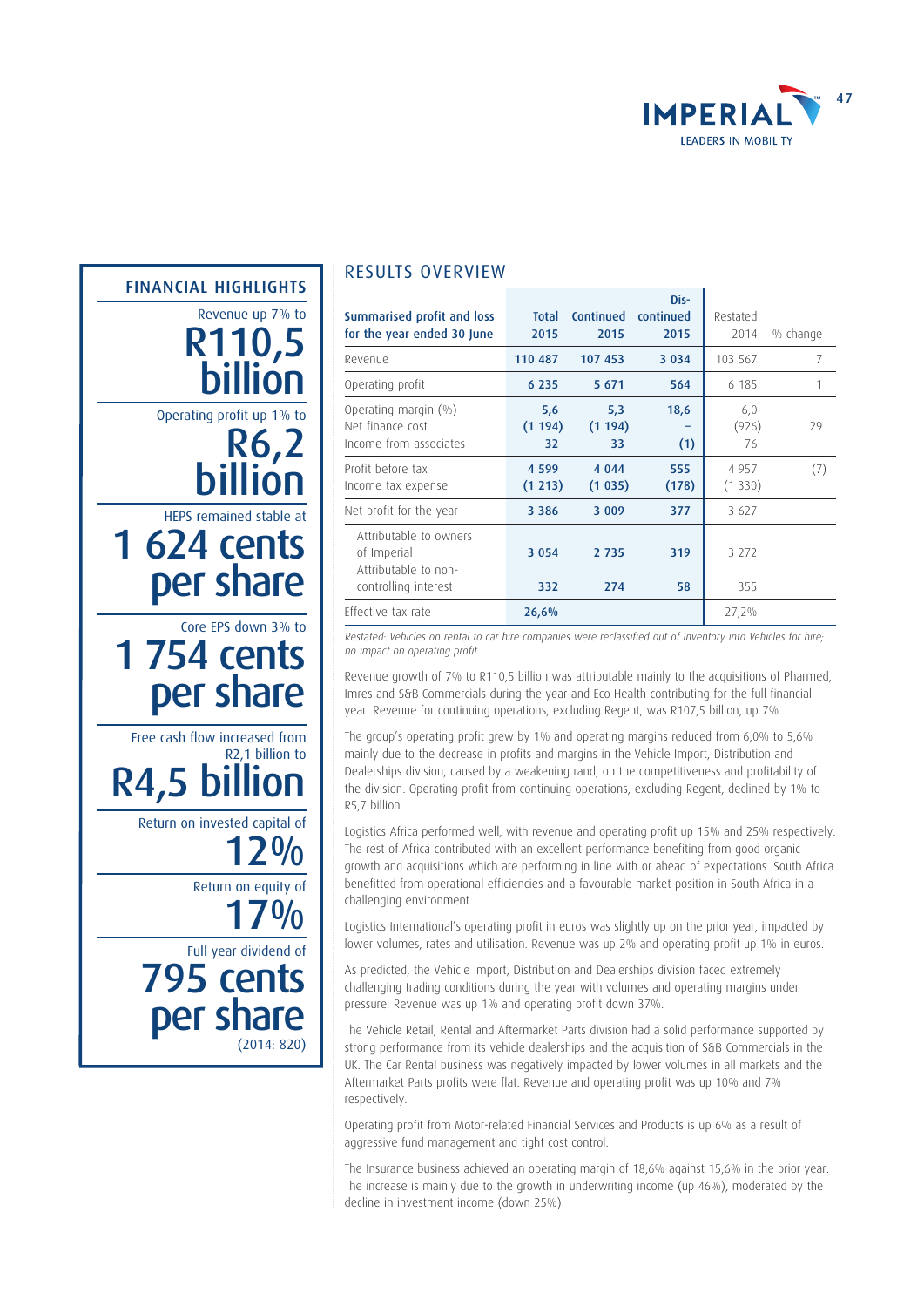**GROUP PERFORMANCE**



Net finance costs increased 29% to R1,2 billion on increased debt levels and an increase in the group's blended cost of debt. The increase in debt is due to acquisitions, additional working capital and capital expenditure. Despite the higher net finance costs, interest covered by operating profit remains sound at 5.2 times (2014: 6.7 times).

Income from associates and joint ventures contributed R32 million (2014: R76 million) and declined mainly due to the negative performance of Ukhamba, resulting from the impairment of its investment in DAWN. The joint venture, through which we import and distribute Chery and Foton products, was under pressure and recorded losses in the current year. Mix Telematics, in which Imperial holds a 25,3% shareholding, contributed R33 million, down 18% from the prior year.

The effective tax rate of 26,6% was slightly down compared to 27,2% in the prior year. The tax rate benefited from prior year over provisions.

Net profit attributable to non-controlling interests (minorities) reduced from R355 million to R332 million. The increase in minorities as a result of the recent acquisitions was more than offset by significantly lower profits from the Vehicle Import, Distribution and Dealerships division which has the most significant minorities.

The return on average equity of the group was 17%. The group's return on invested capital (ROIC) was 12% and weighted average cost of capital (WACC) was 9%. The table below summarises the reconciliation from earnings to headline and core earnings:

| <b>R</b> million                                                                                                                                                                          | 2015                                  | 2014                                                        | % change |
|-------------------------------------------------------------------------------------------------------------------------------------------------------------------------------------------|---------------------------------------|-------------------------------------------------------------|----------|
| Net profit attributable to Imperial<br>shareholders                                                                                                                                       | 3 0 5 4                               | 3 2 7 2                                                     | (7)      |
| Profit on disposal of assets<br>Impairments of goodwill and other assets<br>Profit on sale of businesses<br>Other<br>Tax effects of re-measurements<br>Non-controlling interest           | (85)<br>95<br>(17)<br>84<br>13<br>(9) | (192)<br>84<br>(74)<br>17<br>42<br>$\overline{\phantom{a}}$ |          |
| <b>Headline earnings</b>                                                                                                                                                                  | 3 1 3 5                               | 3 1 5 1                                                     | (1)      |
| Amortisation of intangibles<br>Foreign exchange gain on intergroup<br>monetary items<br>Future obligations under an onerous<br>contract<br>Charge for amending conversion profile of      | 415<br>(104)                          | 336<br>64                                                   |          |
| deferred ordinary shares<br>Re-measurement of contingent<br>considerations, put option liabilities and<br>business acquisition costs<br>Non-controlling interest and other<br>Tax effects | 63<br>(37)<br>(85)                    | 70<br>20<br>(3)<br>(119)                                    |          |
| Core earnings                                                                                                                                                                             | 3 3 8 7                               | 3 5 1 9                                                     | (4)      |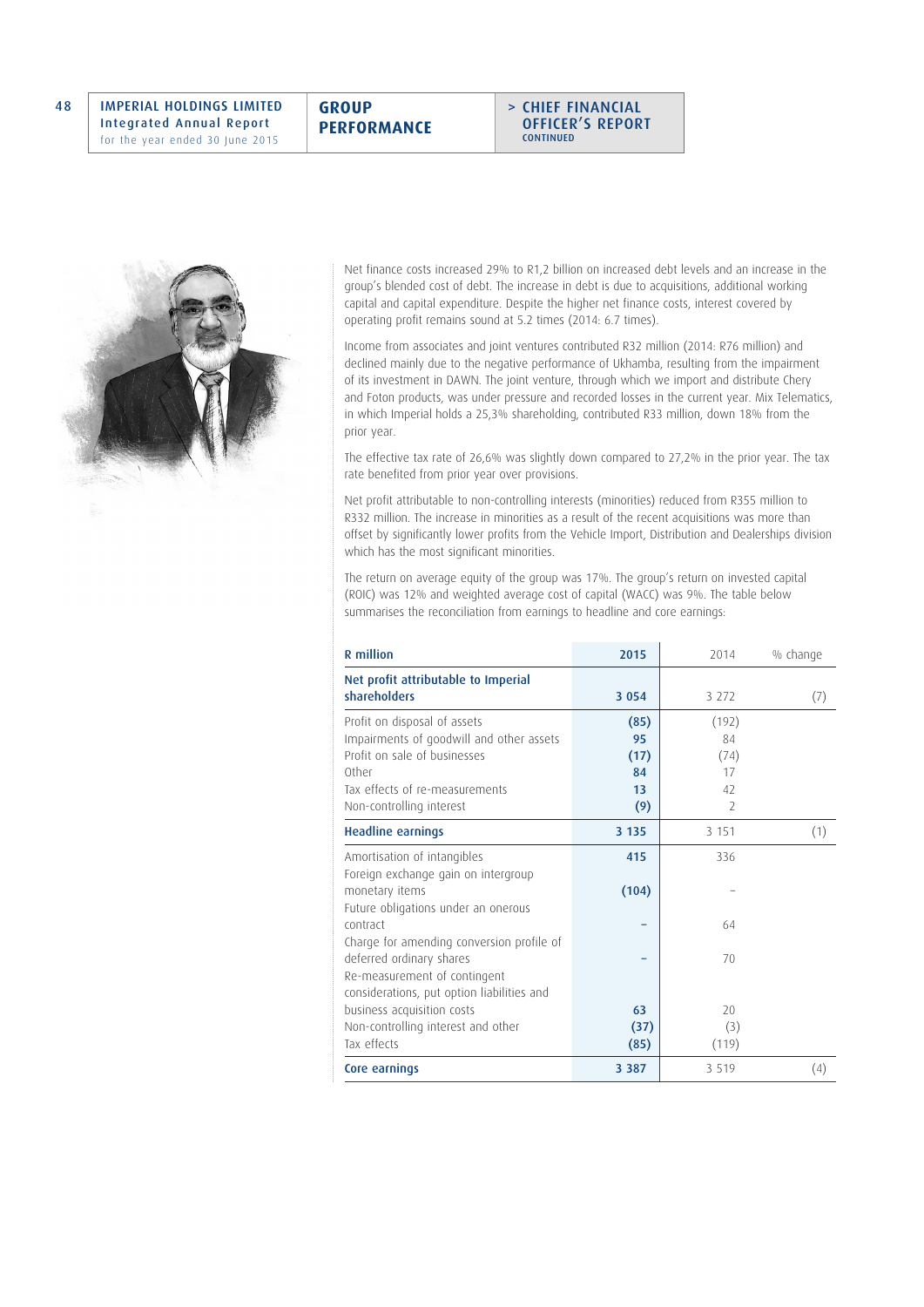

Attributable earnings in the prior year were enhanced by the profit on disposal of property, plant and equipment (R192 million) and the sale of the Tourism businesses. Included in 'other' above, is the loss on sale of shares and the impairment of Ukhamba's investment in DAWN which reduced attributable earnings in the current year.

The major difference between the year-on-year performance of headline earnings and core earnings is the foreign exchange gain (once off) on intergroup monetary items (R104 million), partially offset by the additional amortisation of intangibles arising from business combinations of R79 million. In the prior year the headline earnings were negatively impacted by the onerous contract provision in the German business and the charge for amending the conversion profile of the deferred ordinary shares.

### FINANCIAL POSITION OVERVIEW

|                                                                         |         | Restated* |          |
|-------------------------------------------------------------------------|---------|-----------|----------|
|                                                                         | June    | June      |          |
|                                                                         | 2015    | 2014      |          |
|                                                                         | Rm      | <b>Rm</b> | % change |
| Goodwill and intangible assets                                          | 7 193   | 6766      | 6        |
| Investment in associates and joint ventures                             | 1 3 5 1 | 1418      |          |
| Property, plant and equipment                                           | 10 967  | 10 469    |          |
| Transport fleet                                                         | 5 6 10  | 5 3 2 2   |          |
| Vehicles for hire*                                                      | 3 6 0 3 | 2 9 4 5   | 22       |
| Investments and loans**                                                 | 357     | 2 4 6 8   | (86)     |
| Net working capital* and ***                                            | 9 8 7 4 | 8 0 3 3   | 23       |
| Other assets                                                            | 1428    | 1 5 1 6   |          |
| Assets classified as held for sale                                      | 4 6 18  |           |          |
| Net debt                                                                | (14493) | (11441)   | 27       |
| Non-redeemable, non-participating preference shares                     | (441)   | (441)     |          |
| Other liabilities                                                       | (8121)  | (8946)    | (9)      |
| Liabilities directly associated with assets classified as held for sale | (2713)  |           |          |
| Total shareholders' equity                                              | 19 233  | 18 109    |          |
| <b>Total assets</b>                                                     | 65 712  | 59 021    | 11       |
| <b>Total liabilities</b>                                                | 46 479  | 40 912    | 14       |

Vehicles on rental to car hire companies were reclassified out of Inventory into Vehicles for hire.

The decrease in Investments and loans relating to Regent's investments now classified as "held for sale".

\*\*\* Net working capital includes working capital arising from acquisitions and the prior year includes negative working capital of R929 million for Regent.

Property, plant and equipment increased by R498 million to R11 billion, mainly due to further investment in properties.

Goodwill and intangible assets rose to R7,2 billion from R6,8 billion as a result of the Imres, S&B Commercials and Pharmed acquisitions.

The transport fleet increased due to the R789 million expansion of the shipping fleet in the Logistics International division.

Vehicles for hire are up R658 million due to increases in: forklifts and industrial equipment, demonstration vehicles and vehicles rented to other car rental companies.

Net working capital increased by 23%. After restating 2014 to exclude the Regent Insurance business the increase is 11%. This is due to acquisitions, and increases in receivables and inventory which has been partly offset by an increase in payables. As a result, our average net working capital turn reduced to 13.0 times from 14.6 times compared to the prior year.

Net debt (excluding preference shares and including Regent's cash resources) to equity was higher at 69% compared to 62% at June 2014.

Total assets increased by 11% to R66 billion (2014: R59 billion) mainly due to acquisitions, higher levels of working capital and capital expenditure.

Regent's assets have been reclassified to assets held for sale.

Net debt was higher than June 2014 due to the increase in working capital, acquisitions and capital expenditure. The net debt level is within the target gearing range of 60% to 80%; the net debt to EBITDA ratio at 1.6 times (2014: 1.4 times) still leaves room for further expansion of the group.

Shareholders' equity was impacted negatively by: a put option liability of R473 million relating to the minority shareholdings in Imres; the strengthening of the rand against the euro, which resulted in a loss in the foreign currency translation reserve of R309 million; and a R93 million reduction resulting from the re-measurement of defined benefit plans in the Logistics International business.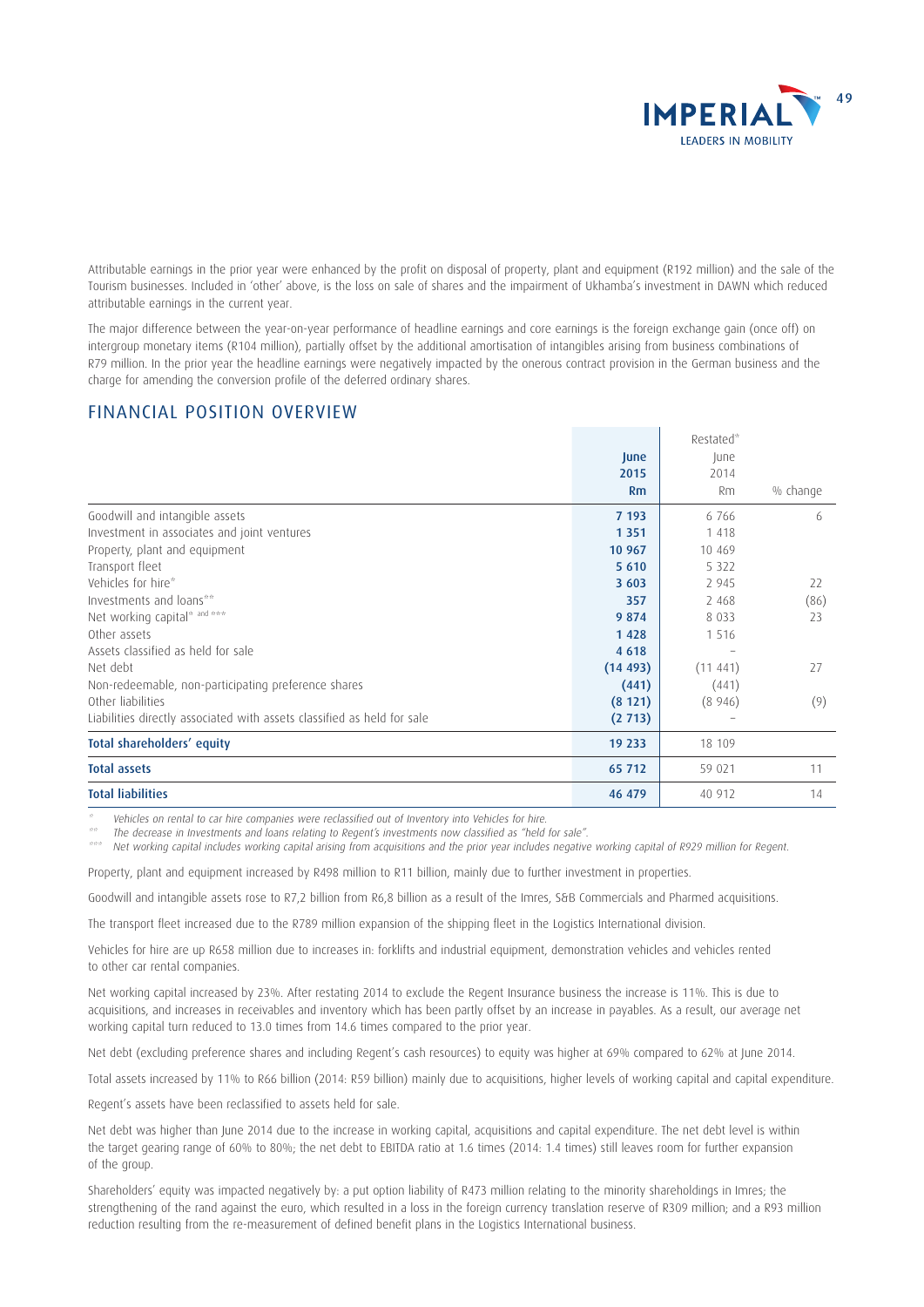

### CASH FLOW OVERVIEW

|                                               |         | Restated* |
|-----------------------------------------------|---------|-----------|
|                                               | June    | June      |
|                                               | 2015    | 2014      |
|                                               | Rm      | Rm        |
| Cash generated by operations before movements |         |           |
| in working capital                            | 9 0 4 9 | 8 6 7 4   |
| Movements in net working capital* and **      | (50)    | (2701)    |
| Cash generated by operations before capital   |         |           |
| expenditure on rental assets                  | 8999    | 5 9 7 3   |
| Capital expenditure on rental assets*         | (1531)  | (811)     |
| Interest paid                                 | (1180)  | (926)     |
| Tax paid                                      | (1301)  | (1267)    |
| Cash flows from operating activities          | 4 9 8 7 | 2969      |
| Net new business acquisitions                 | (938)   | (297)     |
| Capital expenditure (non-rental assets)       | (2988)  | (2788)    |
| Equities, investments and loans               | (1025)  | 969       |
| Dividends paid and share buy-backs            | (1780)  | (2.442)   |
| Other                                         | (217)   | (383)     |
| Increase in net debt                          | (1961)  | (1972)    |
| Free cash flow                                | 4 5 1 4 | 2 1 3 8   |
|                                               |         |           |

\* Vehicles on rental to car hire companies were reclassified out of Inventory into Vehicles for hire. \*\* Movements in net working capital exclude working capital arising from acquisitions.

Cash generated by operations before capital expenditure on rental assets was R9 billion compared to R6 billion last year. This was mainly due to more effective working capital management. After interest, tax payments and capital expenditure on rental assets, net cash flow from operating activities increased to R5,0 billion from R3,0 billion last year.

The main contributors to the net R938 million invested in new business acquisitions during the year were Imres, Pharmed and S&B Commercials.

Net replacement and expansion capital expenditure excluding rental assets, was 7% higher than the prior year, which included substantial investment by the Logistics International division in South America, investment in fleet in the Logistics Africa division and higher investments by the South African businesses in properties.

Outflows from equities, investments and loans resulted mainly from our Insurance business investing in foreign equities and longer term deposits.

Dividends of R1,7 billion were paid during the year.

#### FUNDING

| 1 U I Y LI I Y U                                                 | June<br>2015<br>Rm | June<br>2014<br>Rm |
|------------------------------------------------------------------|--------------------|--------------------|
| Gross debt (excluding preference shares)<br>Less: Cash resources | 16 764<br>(2 271)  | 14 544<br>(3 103)  |
| Net debt before Regent's cash                                    | 14 4 9 3           | 11 441             |
| Less: Regent's cash                                              | (845)              |                    |
| Net debt                                                         | 13 648             | 11 441             |
| Net debt to equity (Preference shares included as equity)        | 69%                | 62%                |
| Net debt to equity (Preference shares included as debt)          | 73%                | 66%                |